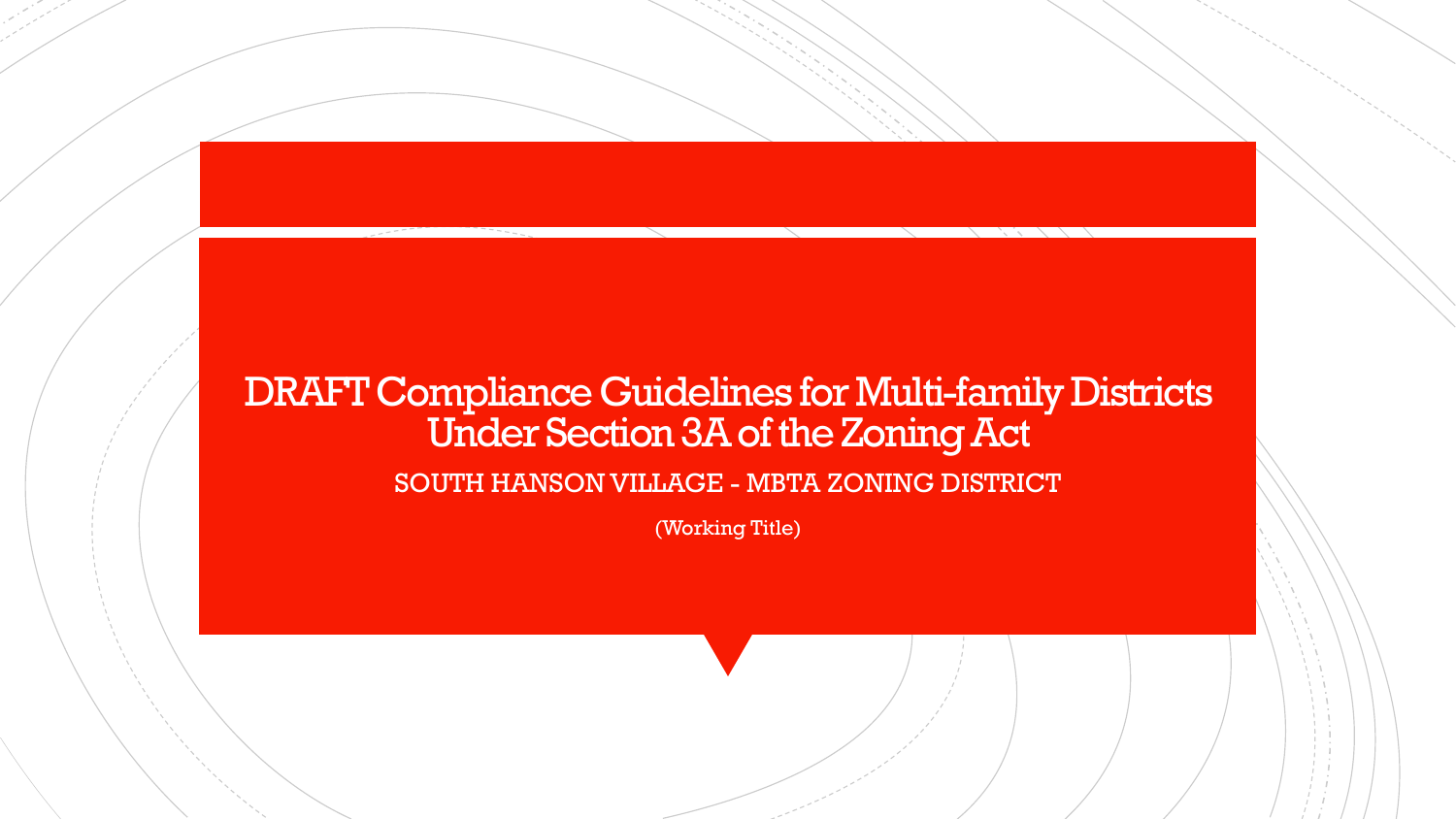# Overview of Section 3A of the Zoning Act

- On January 14, 2021, Governor Baker signed an omnibus economic development package into law, which is now known as Chapter 358 of the Acts of 2020.
- Section 18 of chapter 358 of the Acts of 2020 added a new section 3A to chapter 40A of the General Laws (the Zoning Act) applicable to MBTA communities.
- The purpose of Section 3A is to encourage MBTA communities to adopt zoning districts where multi-family zoning is permitted as of right, and that meet other requirements set forth in the statute.

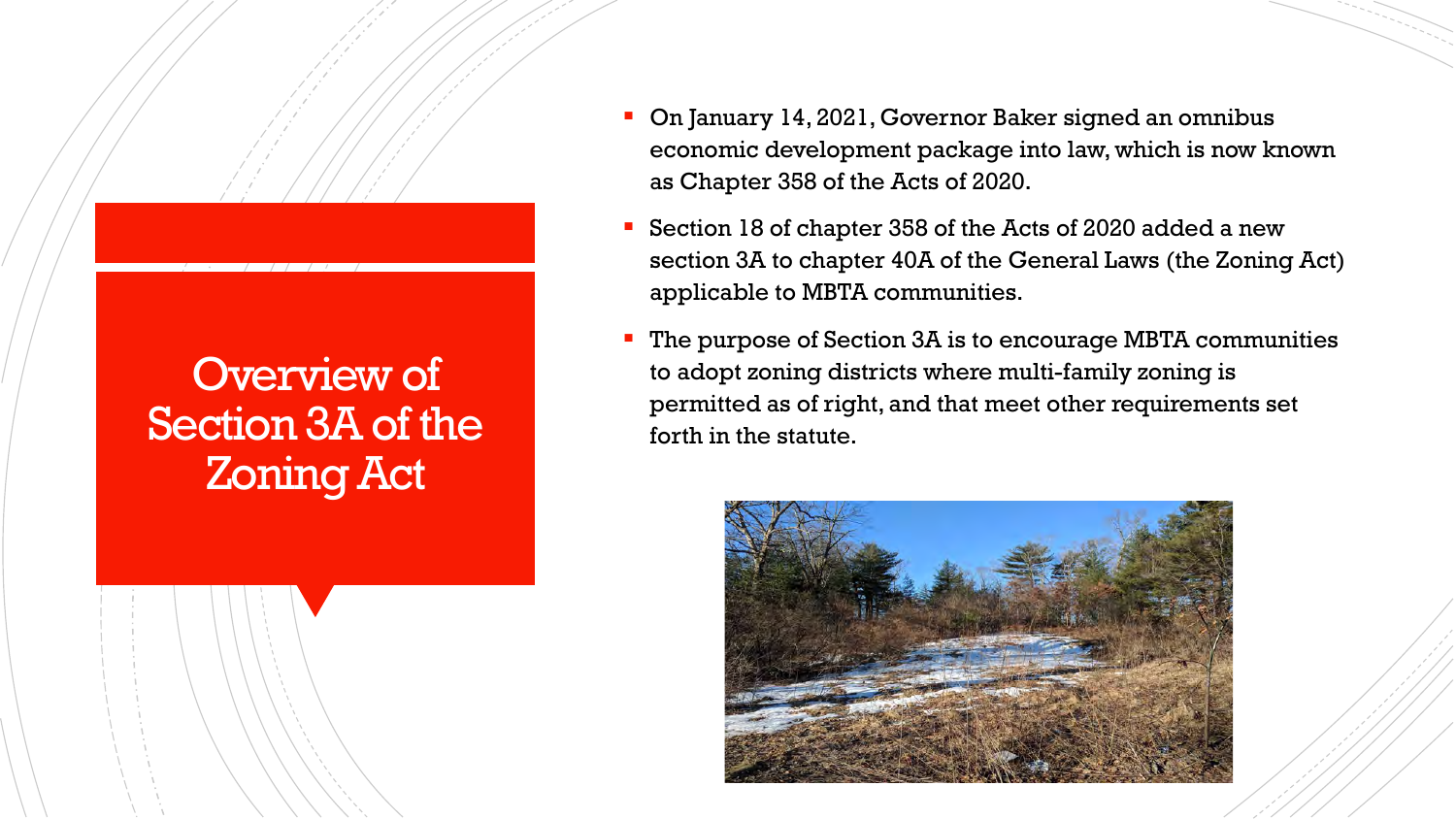# Section 3A provides:

- An MBTA community shall have a zoning ordinance or by-law that provides for at least 1 district of reasonable size in which multifamily housing is permitted as of right;
- provided, however, that such multi-family housing shall be without age restrictions and shall be suitable for families with children.
- **For the purposes of this section, a district of reasonable size shall:**
- (i) have a minimum gross density of 15 units per acre, subject to any further limitations imposed by section 40 of chapter 131 and title 5 of the state environmental code established pursuant to section 13 of chapter 21A; and
- (ii) be located not more than 0.5 miles from a commuter rail station, subway station, ferry terminal or bus station, if applicable.

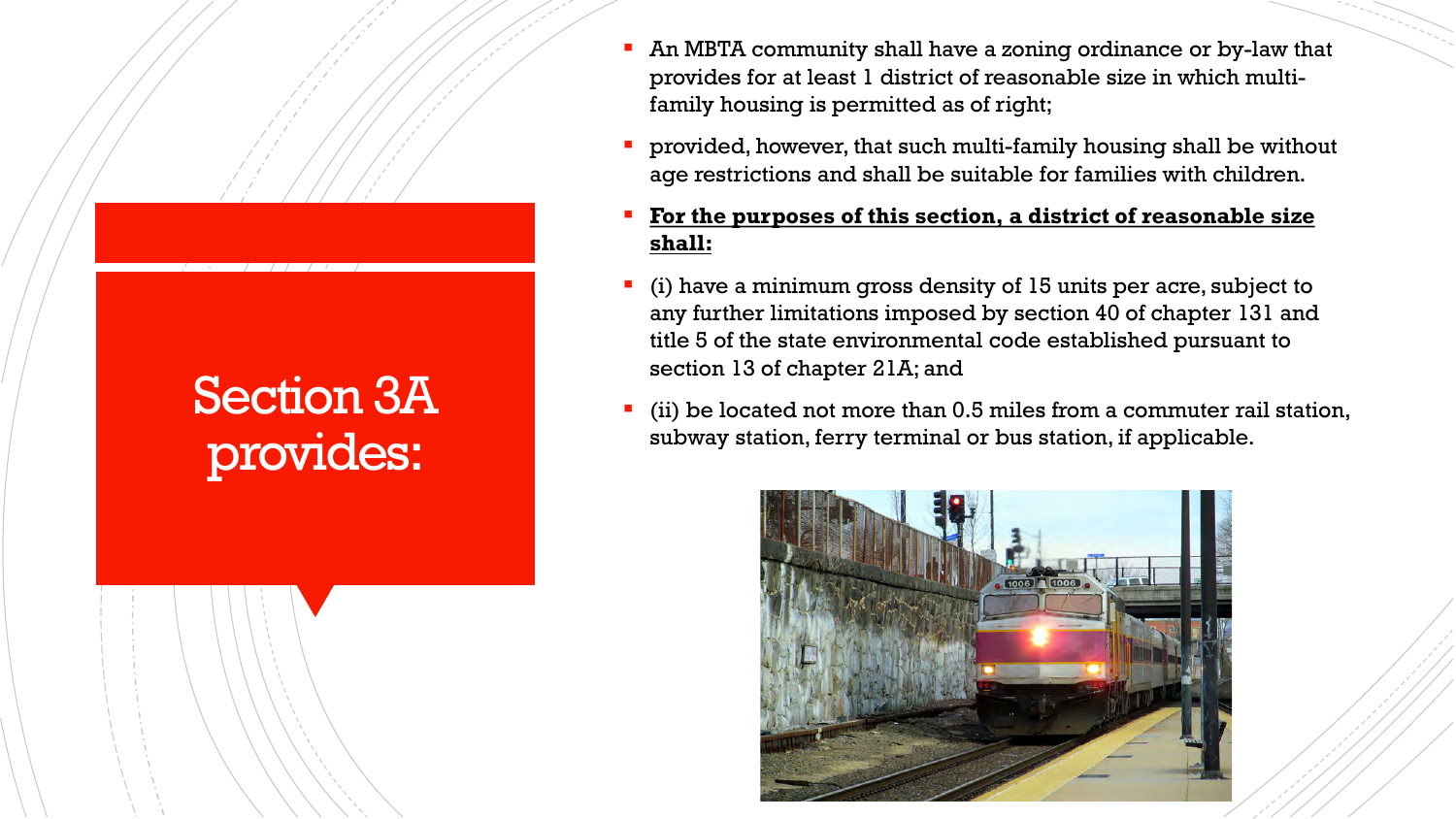# **Definitions**

- "*Commuter rail community*" means an MBTA community with a commuter rail station within its borders, or within 0.5 mile of its border, and no subway station within its borders, or within 0.5 mile of its border.
- "*Developable land*" means land on which multi-family housing units have been or can be permitted and constructed. Developable land shall not include land under water, wetland resource areas, areas lacking adequate water or wastewater infrastructure or capacity, publicly owned land that is dedicated to existing public uses, or privately owned land encumbered by any kind of use restriction that prohibits residential use.
- "*Multi-family housing*" means a building with 3 or more residential dwelling units or 2 or more buildings on the same lot with more than 1 residential dwelling unit in each building.
- "*Multi-family district*" means a zoning district, including an overlay district, in which multi-family uses are allowed by right.
- "*Reasonable size*" means not less than 50 contiguous acres of land with a unit capacity equal to or greater than the unit capacity specified in section 5 of the guidelines.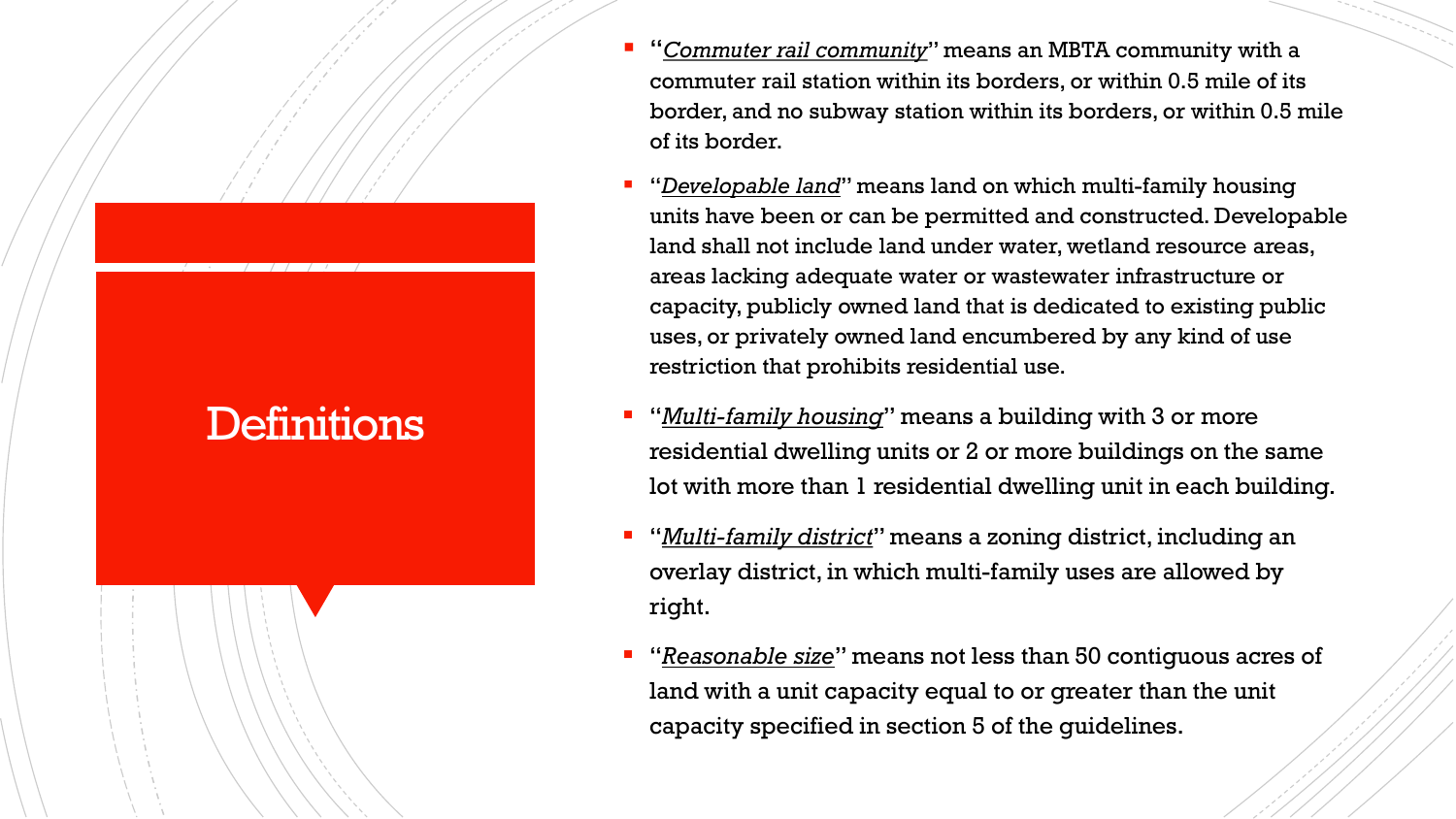### General Principles of Compliance

- *The guidelines specifically address:*
- How to determine if a multi-family district has a minimum gross density of 15 units per acre, subject to any further limitations imposed by section 40 of chapter 131 and title 5 of the state environmental code;
- Section 3A's mandate that "such multi-family housing shall be without age restrictions and shall be suitable for families with children
- The extent to which MBTA communities have flexibility to choose the location of a multi-family district.
	- *The following general principles have informed the more specific compliance criteria that follow:*
- MBTA communities should adopt multi-family districts that will lead to development of multi-family housing projects of a scale, density and character that are consistent with a community's long-term planning goals.
- To the maximum extent possible, multi-family districts should be in areas that have safe and convenient access to transit stations for pedestrians and bicyclists. 4. Allowing Multi-Family Housing "As of Right" To comply with Section 3A, a multi-family district must allow multi-family housing "as of right,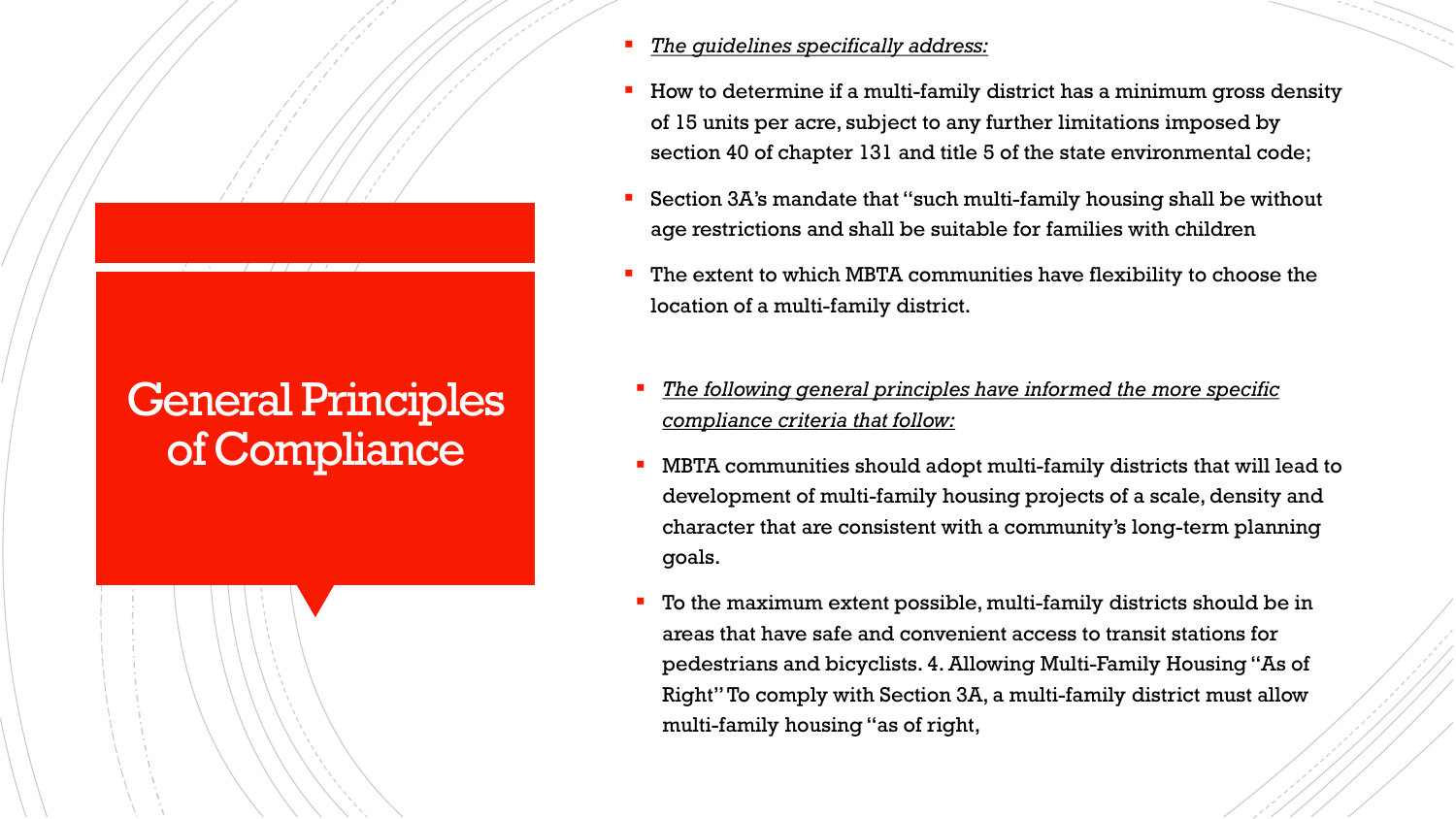### Allowing Multi-Family Housing "As of Right"

- To comply with Section 3A, a multi-family district must allow multifamily housing "as of right," meaning that the construction and occupancy of multi-family housing is allowed in that district without the need to obtain any discretionary permit or approval. Site plan review and approval may be required for multi-family uses allowed as of right.
- Site plan review is a process by which a local board reviews a project's site layout to ensure public safety and convenience.
- Site plan approval may regulate matters such as vehicular access and circulation on a site, architectural design of a building, and screening of adjacent properties.
- Site plan review may not be used to deny a project that is allowed as of right, nor may it impose conditions that make it infeasible or impractical to proceed with a multi-family use that is allowed as of right. 5.

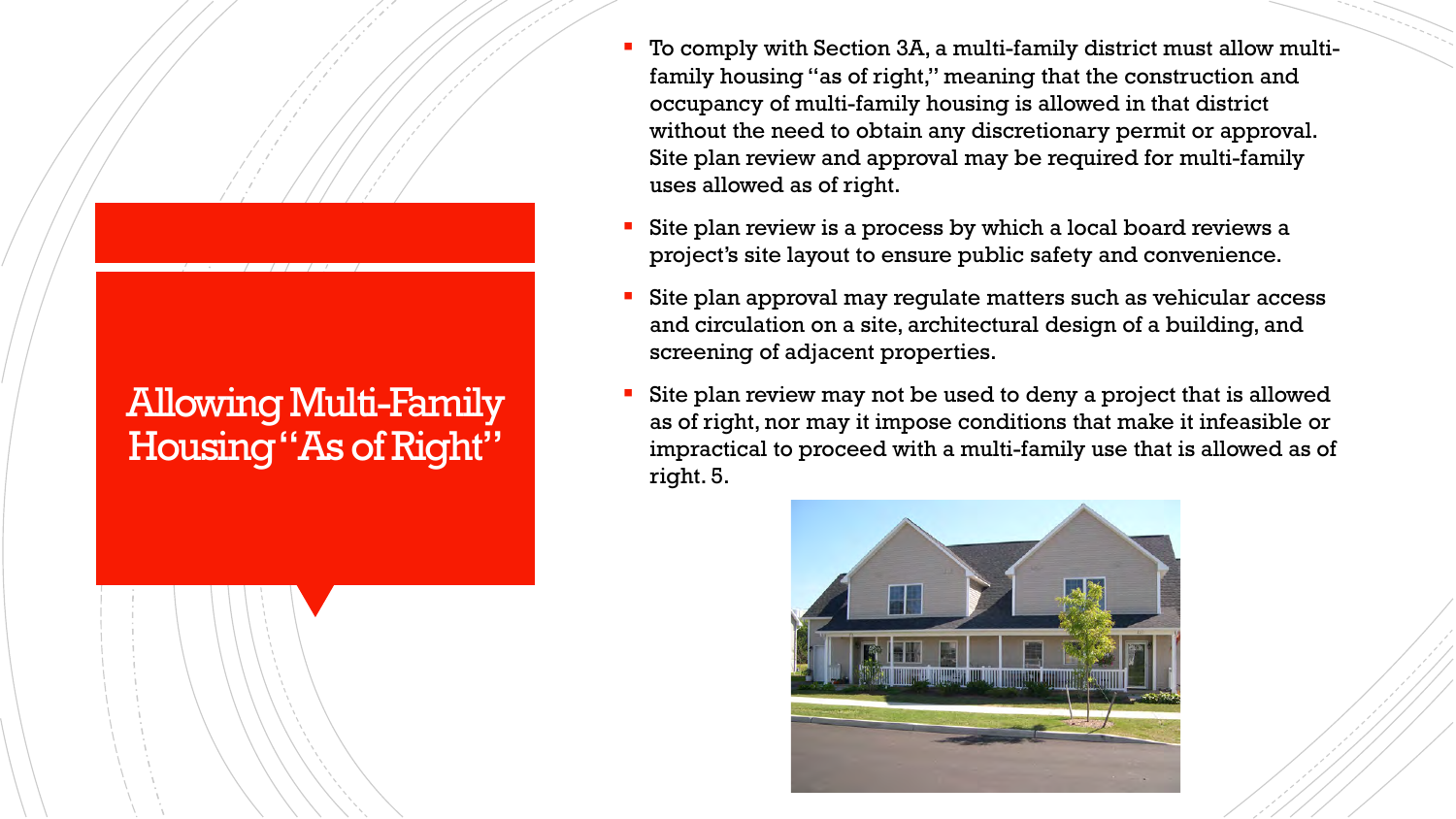#### **Determining** "Reasonable Size

- DHCD will take into consideration both the area of the district and the district's multi-family unit capacity.
- *Minimum land area:*
- To comply with Section 3A's "reasonable size" requirement, multi-family districts must comprise at least 50 acres of land or approximately one-tenth of the land area within 0.5 mile of a transit station.
- *An overlay district is an acceptable way to achieve compliance with Section 3A, provided that:*
- such an overlay district should not consist of a collection of small, non-contiguous parcels.
- At least one portion of the overlay district land areas must include at least 25 contiguous acres of land.
- No portion of the district that is less than 5 contiguous acres land will count toward the minimum size requirement.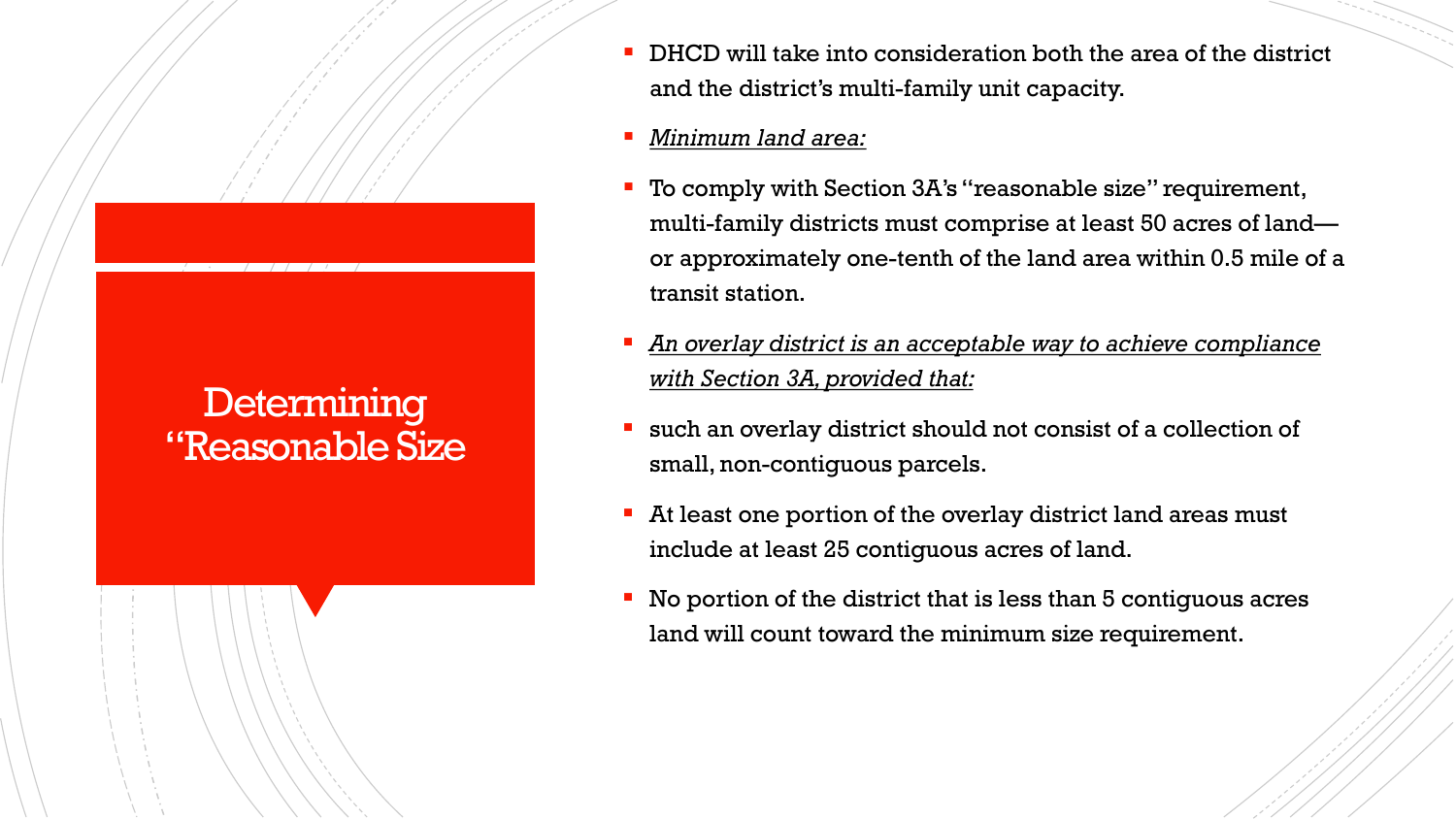#### **Determining** "Reasonable Size

- *Minimum multi-family unit capacity:*
- A compliant district's multi-family unit capacity must be equal to or greater than a specified percentage of the total number of housing units within the community.
- The required percentage will depend on the type of transit service in the community.
- Hanson is a Commuter rail community: 15% Minimum multi-family units as a percentage of total housing stock.
- **Minimum multifamily district unit capacity requirement for Hanson = 750 Units**

**2020 Housing Units = 3960 x 0.15 = 594 (750 Units Minimum**

 **It is important to understand that a multi-family district's unit capacity is not a mandate to construct a specified number of housing units, nor is it a housing production target. Section 3A requires only that each MBTA community has a multi-family zoning district of reasonable size. The law does not require the production of new multi-family housing units within that district. There is no requirement nor expectation that a multi-family district will be built out to its full unit capacity.**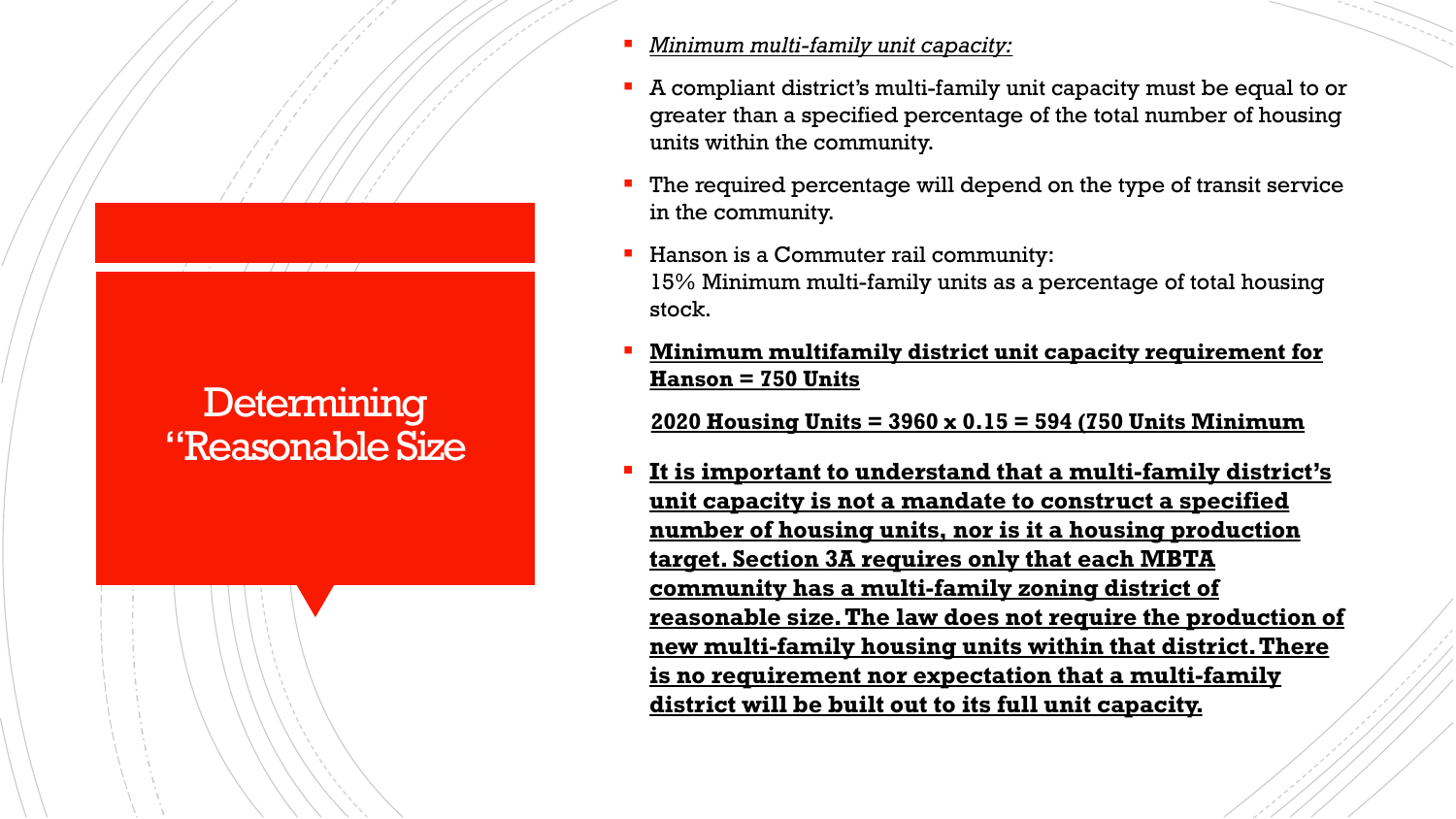### Minimum Gross **Density**

- *DHCD will deem a zoning district to be compliant with Section 3A's minimum gross density requirement if the following criteria are met.*
- **District-wide gross density**; —must have a minimum gross density of 15 units per acre.
- Include[ing] land occupied by public rights-of-way and any recreational, civic, commercial and other nonresidential uses." By way of
- **Achieving district-wide gross density by sub-districts**; To comply with the statute's density requirement, an MBTA community may establish sub-districts within a multi-family district, with different density requirements and limitations for each sub-district, provided that the gross density for the district as a whole meets the statutory requirement of not less than 15 multifamily units per acre.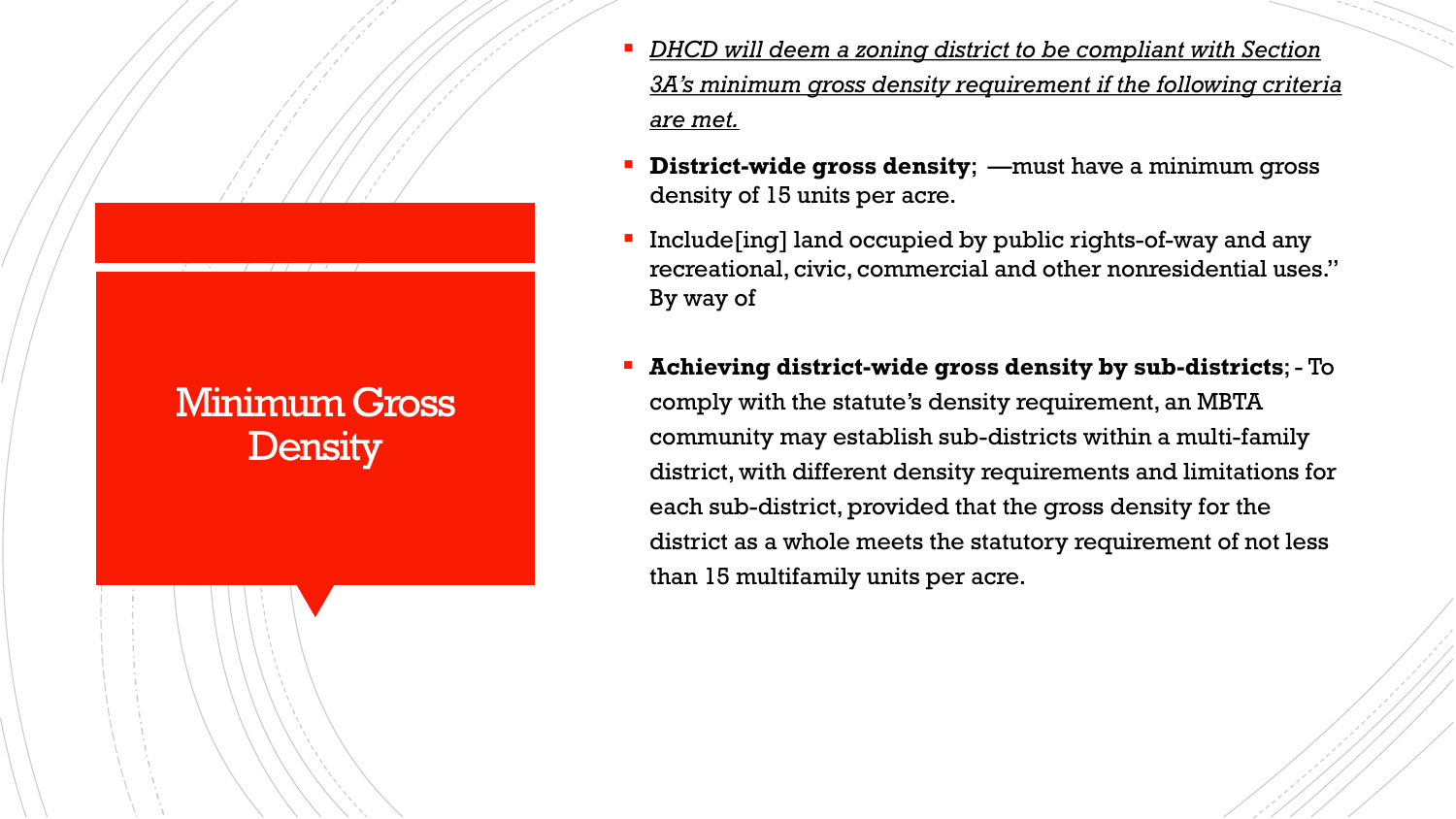#### **Determining** Suitability for Families with Children

 Section 3A states that a compliant multi-family district must be without age restrictions and must be suitable for families with children. DHCD will deem a multi-family district to comply with these requirements as long as the zoning does not require multifamily uses to include units with age restrictions and does not place any limits or restrictions on the size of the units, the number of bedrooms, the size of bedrooms, or the number of occupants.

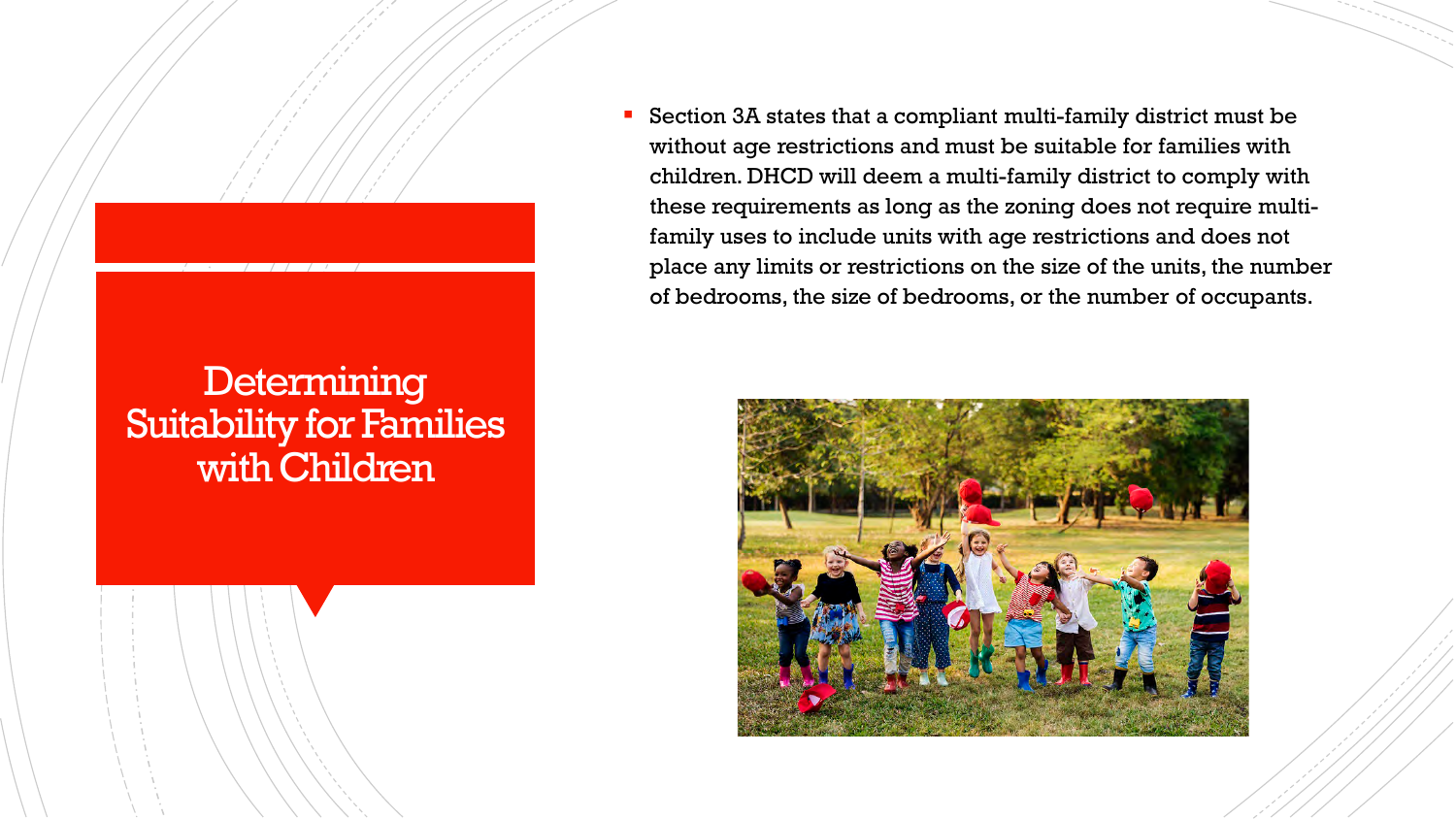# Location of Districts

- A compliant multi-family district shall "be located not more than 0.5 miles from a commuter rail station, subway station, ferry terminal or bus station, if applicable."
- *DHCD will interpret that requirement consistent with the following guidelines.*
- a. **General rule for measuring distance from a transit station**. distance from a transit station may be measured from the boundary of any parcel of land owned by a public entity and used for purposes related to the transit station, such as an access roadway or parking lot.
- b. **MBTA communities with some land area within 0.5 miles of a transit station -**In unusual cases, the most appropriate location for a multi-family district may be in a land area that is further than 0.5 miles of a transit station. Where none of the land area within 0.5 mile of transit station is appropriate for development of multi-family housing—for example, because it comprises wetlands or land publicly owned for recreation or conservation purposes—the MBTA community may propose a multi-family use district that has less than one-half of its land area within 0.5 miles of a transit station. To the maximum extent feasible, the land areas within such a district should be easily accessible to the transit station based on existing street patterns, pedestrian connections, and bicycle lanes.
- c. **MBTA communities with no land area within 0.5 miles of a transit station** - When an MBTA community has no land area within 0.5 mile of a transit station, the multi-family district should, if feasible, be located in an area with reasonable access to a transit station based on existing street patterns, pedestrian connections, and bicycle lanes, or in an area that otherwise is consistent with the Commonwealth's sustainable development principles—for example, near an existing downtown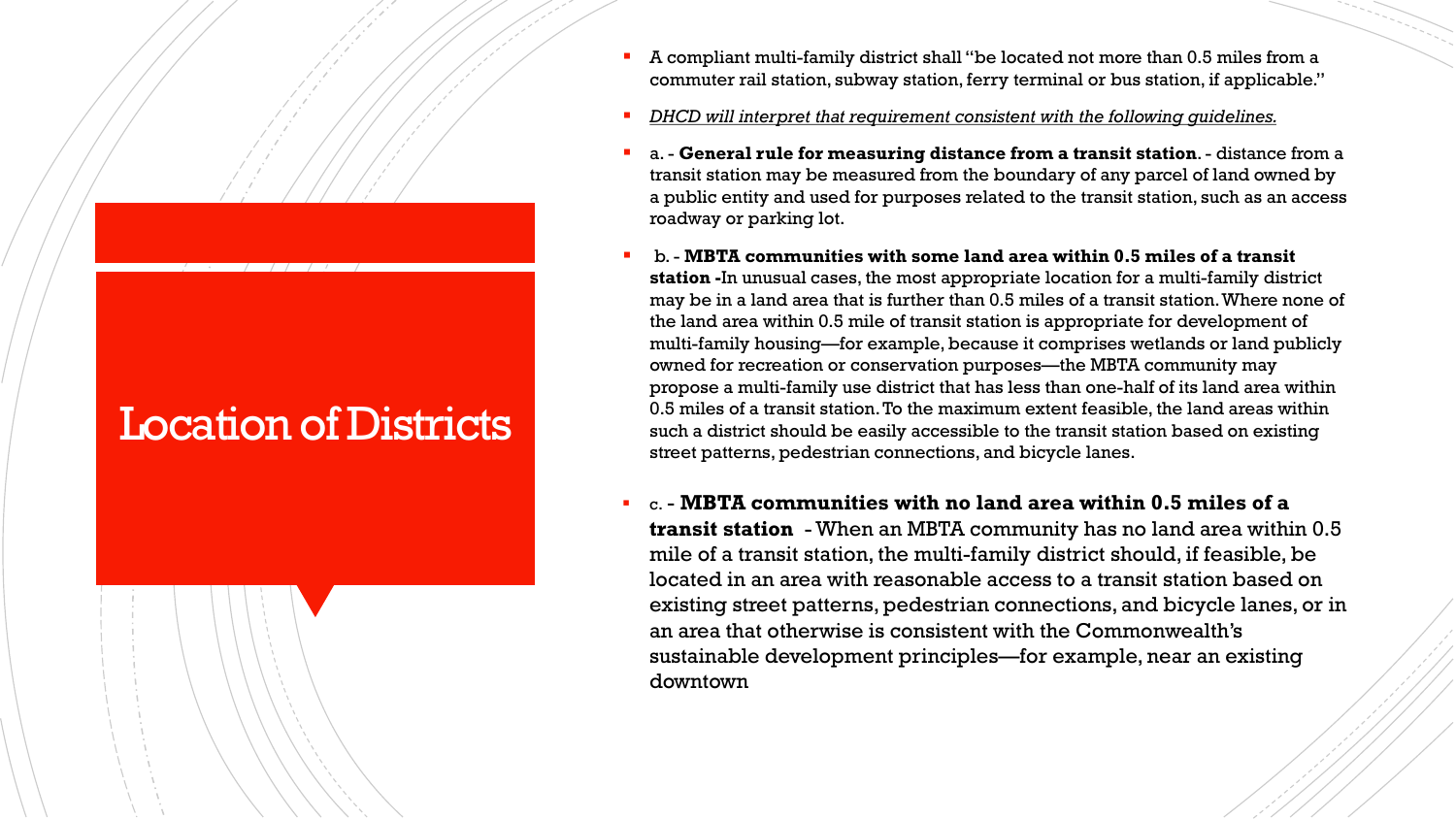### Determinations of **Compliance**

- *DHCD will make determinations of compliance with Section 3A upon request from an MBTA community, in accordance with the following criteria and schedule;*
- a. **Requests for determination of compliance**: In either case, such request shall be made on a form required by DHCD and shall include, at a minimum, the following information;

General district information

Location of districts

Reasonable size metrics

District gross density

Housing suitable for families

Attestation

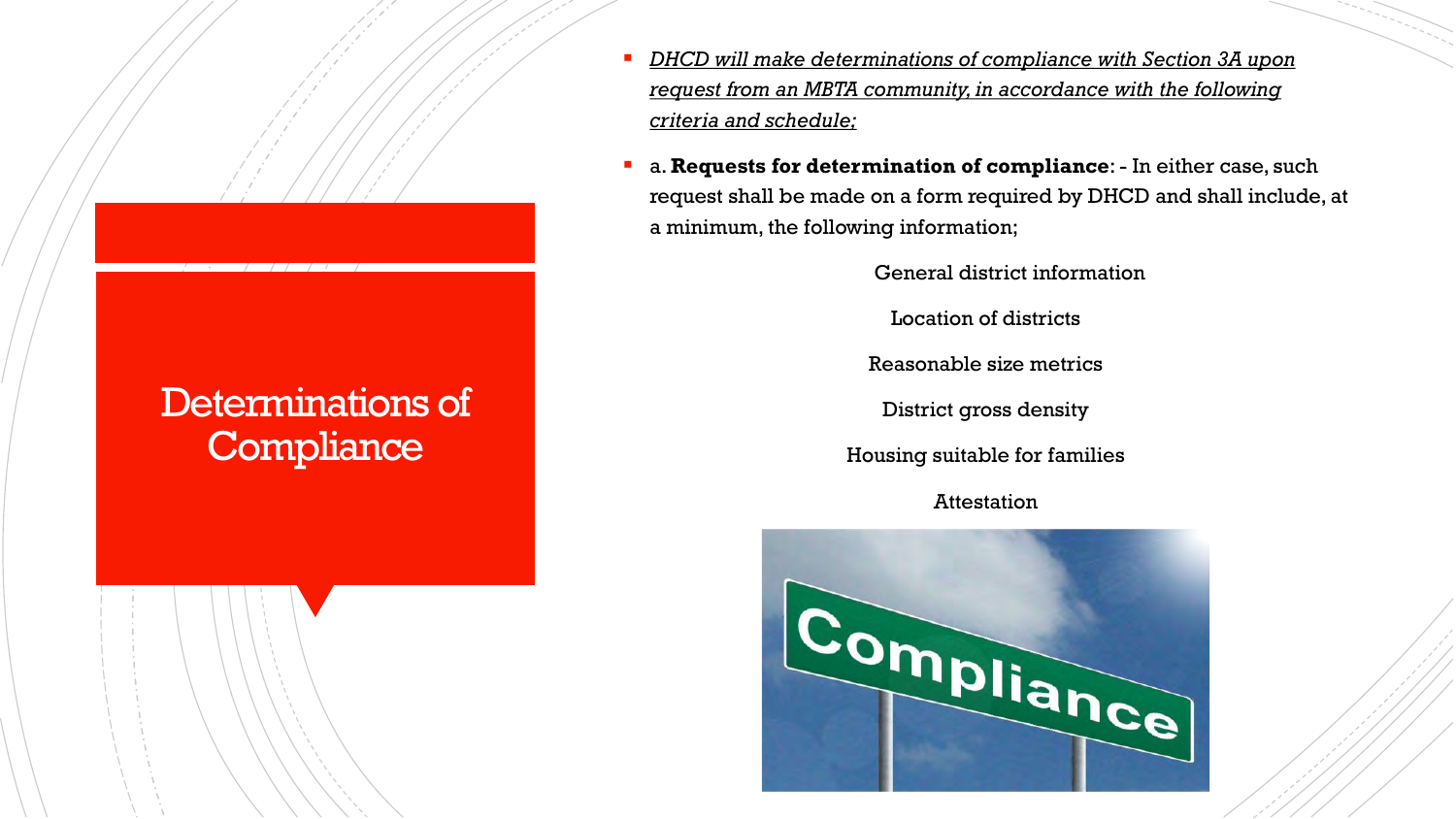### Determinations of **Compliance**

- b. **Action plans and interim compliance**—New or amended district
- To achieve interim compliance, the MBTA community must, by no later than the dates specified in section 9.c, send to DHCD written notice that a new multi-family district, or amendment of an existing multi-family district, must be adopted to come into compliance with Section 3A.
- The MBTA community must then take the following actions to maintain interim compliance:
- *1.- Creation of an action plan. Each MBTA community must provide DHCD with a propose*
- *2. - Implementation of the action plan.*
- *3. - Adoption of zoning amendment.*

For commuter rail communities and adjacent communities, DHCD will not approve an action plan with an adoption date later than December 31, 2024.

- *4. - Determination of full compliance.*
- **c. Timeframes for submissions by MBTA communities -** To remain in interim compliance with Section 3A, an MBTA community must take one of the following actions by no later than December 31, 2022: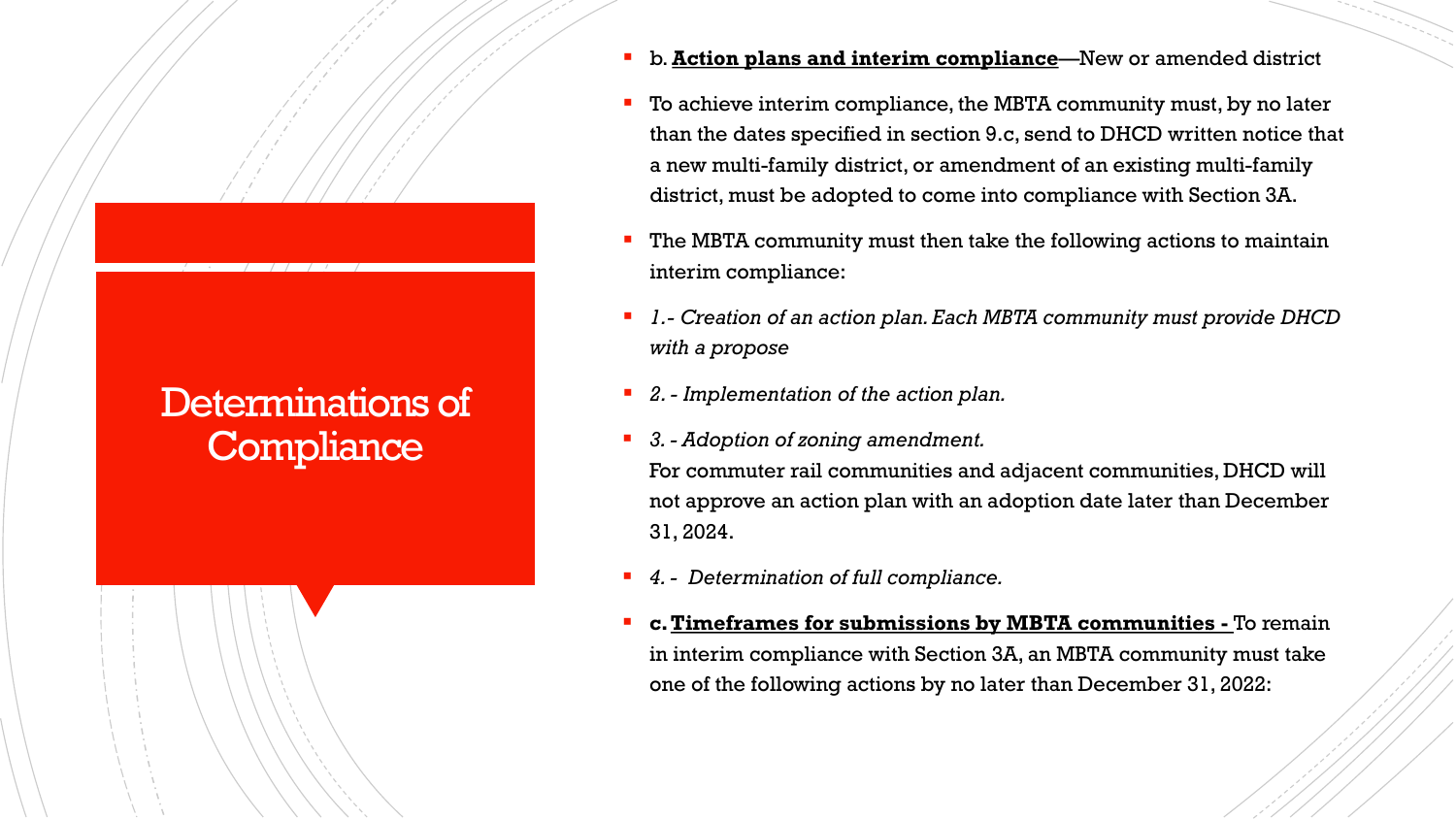Renewals and Rescission of a Determination of **Compliance** 

- *a. Term and renewal of a determination of compliance:*
- A determination of compliance shall have a term of 10 years. Each MBTA community shall apply to renew its certificate of compliance at least 6 months prior to its expiration.
- *b. - Rescission of a determination of compliance*
- DHCD reserves the right to rescind a determination of compliance if DHCD determines that
- (i) the MBTA community submitted inaccurate information in its application for a determination of compliance,
- (ii) the MBTA community amended its zoning or enacted a general bylaw or other rule or regulation that materially alters the Unit capacity in the applicable multi-family use district.